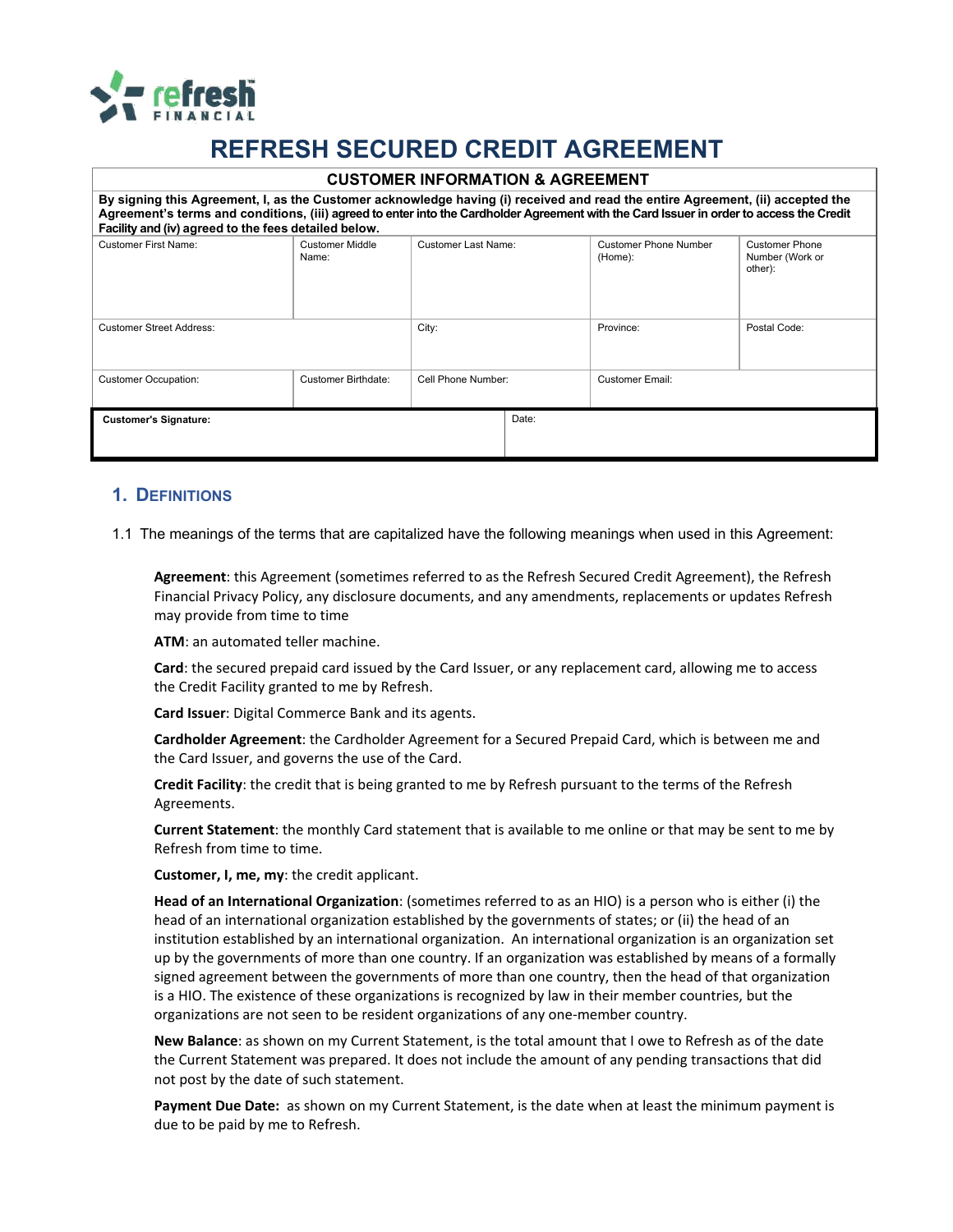**Politically Exposed Person**: (sometimes referred to as a PEP) is (A) any person who holds or has ever held one of the following offices or positions in or on behalf of a country: (1) a head of state or government, (2) a member of the executive council of government or member of a legislature, (3) a deputy minister (or equivalent), (4) an ambassador or an ambassador's attaché or counsellor, (5) a military general (or higher rank), (6) a president of a state owned company of bank, (7) a head of a government agency, (8) a judge, or (9) a leader or president of a political party in a legislature; or (B) any of the following family members of an individual described in (A)(1)-(9): (i) mother, (ii) father, (iii) spouse, (iv) common law partner, (v) spouse's or common law partner's mother or father, (vi) brother, (vii) sister, (viii) half- brother, or (ix) half-sister, (in all cases regardless of citizenship, residence status, or birth place).

**Politically Exposed Canadian Person**: a PEP (sometimes referred to as a Domestic PEP) in/from/related to Canada.

**Politically Exposed Foreign Person**: a PEP (sometimes referred to as a PEFP) in/from/related to a country outside of Canada.

**PIN**: Personal Identification Number.

**Refresh Account**: the account maintained by Refresh for the purposes of holding my Security Funds.

**Refresh Agreements**: the agreements that I must enter into with Refresh in order to be granted the Credit Facility. These agreements include this Agreement and the Refresh Security Agreement.

**Refresh Financial Privacy Policy**: our privacy policy, which may be updated from time to time.

**Refresh Security Agreement:** the agreement that I entered into with Refresh that governs the Security Funds I provided to Refresh to hold as collateral for payment of the amounts that I owe under or pursuant to this Agreement.

**Refresh or our**: refers to Refresh Card Solutions Inc. or its agents.

**Security Funds**: funds that I am required to provide to Refresh, to hold as collateral for payment of the amounts that I owe under or pursuant to this Agreement.

| <b>Information Box and Fees</b> |                                                                              |                                                                                                                                                                                                                                                                                                                                                      |  |  |  |
|---------------------------------|------------------------------------------------------------------------------|------------------------------------------------------------------------------------------------------------------------------------------------------------------------------------------------------------------------------------------------------------------------------------------------------------------------------------------------------|--|--|--|
| <b>Fee Type</b>                 | <b>Amount</b>                                                                | <b>Details</b>                                                                                                                                                                                                                                                                                                                                       |  |  |  |
| <b>Annual Fee</b>               | \$12.95                                                                      | Annual fee billed upon activation<br>and annually thereafter                                                                                                                                                                                                                                                                                         |  |  |  |
| <b>Monthly Fee</b>              | \$3.00                                                                       | Fee billed on statement date                                                                                                                                                                                                                                                                                                                         |  |  |  |
| Minimum Payment                 | Equal or greater of 2% or<br>applicable Provincial Rate of<br>my New Balance | The lowest amount of money that I<br>am required to pay each month, as<br>shown on my Monthly Statement,<br>which amount shall be equal or<br>greater than two percent (2%) or the<br>applicable Provincial Rate of my<br>New Balance. This amount will<br>increase annually by 0.5% as<br>required by applicable laws in the<br>Province of Quebec. |  |  |  |
| Interest Rate:                  | 17.99%                                                                       | <b>Annual Interest Rate</b>                                                                                                                                                                                                                                                                                                                          |  |  |  |
| Amount of my Credit Facility:   | $[\,\bullet\,]$                                                              | The maximum limit of the Credit<br>Facility that Refresh has agreed to<br>offer to me under this Agreement.                                                                                                                                                                                                                                          |  |  |  |
| Limit of Credit Facility:       | Up to \$10,000                                                               | The maximum limit of any Credit<br>Facility that may be offered to me<br>by Refresh.                                                                                                                                                                                                                                                                 |  |  |  |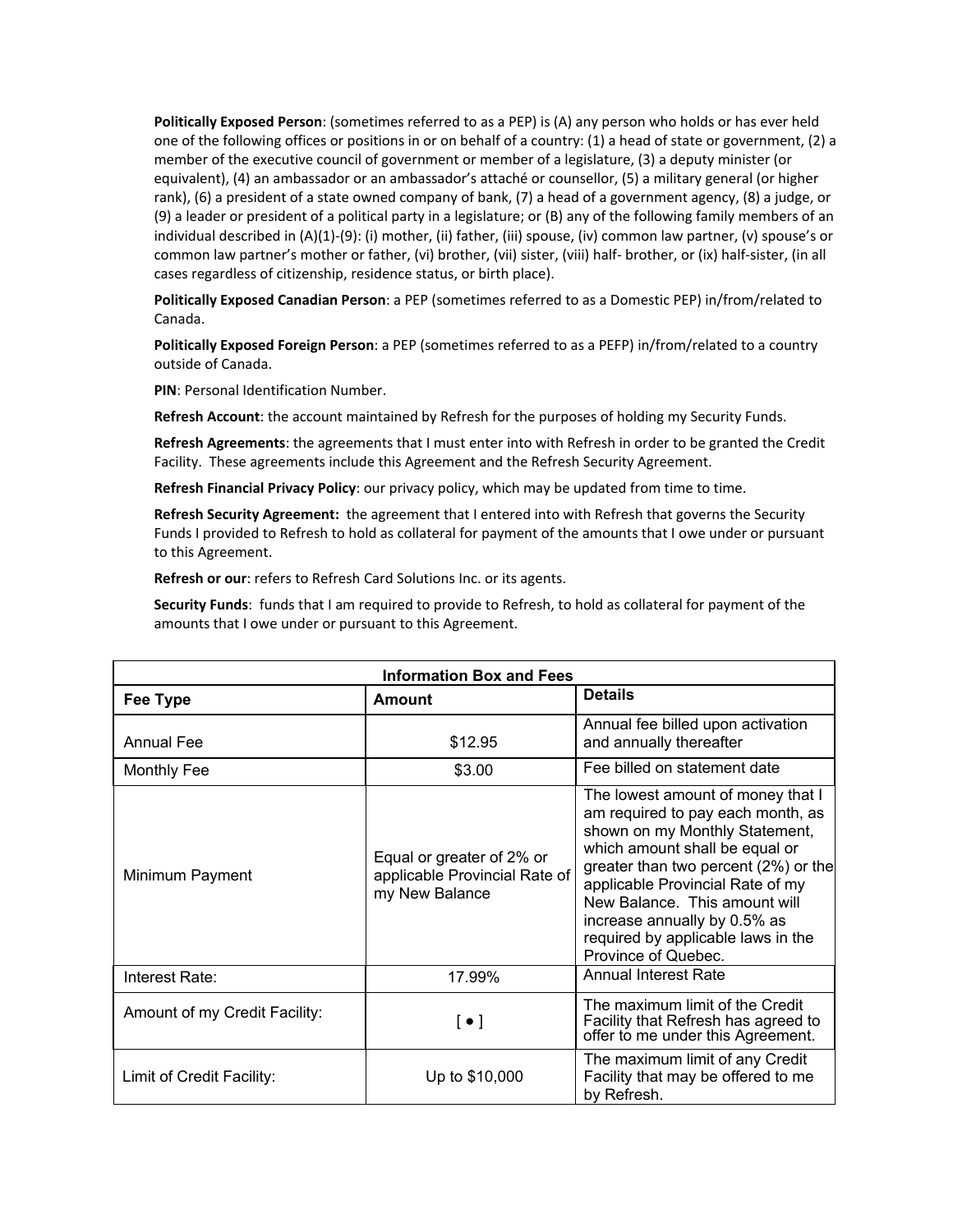| pic or monumy recording minimum rayments unut frourd be onarged friren obing the ourer |                            |                 |  |  |  |  |  |
|----------------------------------------------------------------------------------------|----------------------------|-----------------|--|--|--|--|--|
| <b>Balance</b>                                                                         | <b>Monthly Credit Fees</b> | Minimum Payment |  |  |  |  |  |
| \$100                                                                                  | \$3.00                     | \$10.00         |  |  |  |  |  |
| \$200                                                                                  | \$3.00                     | \$13.00         |  |  |  |  |  |
| \$200                                                                                  | \$3.00                     | \$18.00         |  |  |  |  |  |

*Example of Monthly Fees and Minimum Payments that Would be Charged When Using the Card*

#### **2. ACCEPTANCE AND AGREEMENT TO TERMS AND CONDITIONS**

2.1 The Card that is issued to me by the Card Issuer will allow me to access the Credit Facility that Refresh granted me. To obtain the Credit Facility from Refresh, I must enter into this Refresh Secured Credit Agreement, a Refresh Security Agreement and a Cardholder Agreement. The terms and conditions of the Cardholder Agreement govern my use of the Card and the terms and conditions of the Refresh Agreements govern the Credit Facility that Refresh has granted to me. The Refresh Agreements are between me and Refresh. I understand and agree that the Card Issuer does not provide any lending or credit including, without limitation, by way of the Credit Facility and that the Card Issuer does not charge for any loans whatsoever. I will keep a copy of the Refresh Agreements with my important records.

2.2 By signing the Refresh Agreements or using the Credit Facility I agree to be bound by the Refresh Agreements. In the event of any inconsistency between the Refresh Secured Credit Agreement and the Refresh Security Agreement, the terms of the Refresh Security Agreement shall prevail.

2.3 I will be required to enter into the Cardholder Agreement with the Card Issuer who will issue me a Card in order to allow me to access my Credit Facility. I recognize that the granting of the Card by the Card Issuer is subject to the Card Issuer's approval process and the terms and conditions of the Cardholder Agreement. I understand that there are important terms and conditions contained in the Cardholder Agreement that govern use of the Card. Without limiting the generality of the forgoing, I understand that there are certain circumstances in which it is recommended that I do not use the Card, such as in situations where there may be a pre-authorized charge or hold placed on available funds in my Credit Facility.

2.4 I can access the available funds in my Credit Facility at any time through the Card provided to me.

2.5 Refresh and its vendors, including card issuers such as the Card Issuer, may obtain credit reports or other information about me from anyone, at any time.

2.6 Since Refresh will rely on my information and other information to grant me credit under the Credit Facility, I confirm that the information provided is true and correct.

2.7 Once Refresh grants me credit under the Credit Facility, I will not permit anyone else to use the Credit Facility other than individuals specified in this Agreement or added at a later date.

2.8 I will only use my Card and my Credit Facility in accordance with applicable laws and for personal, family or household purpose. I will not use my Card or my Credit Facility for any other purposes, including for business or commercial purposes.

# **3. THE CREDIT FACILITY**

3.1 To be approved for the Credit Facility I must satisfy the following conditions:

- a) I am at least the age of majority in my province or territory of residence, and reside in a province or territory where Refresh offers the Credit Facility;
- b) I don't have an existing pending credit application with Refresh;
- c) All of the information I provided in the Refresh Agreements is accurate and complete;
- d) If I'm approved for a Credit Facility, I have provided Security Funds of between \$200.00 \$10,000.00 to Refresh as provided for in the Refresh Security Agreement.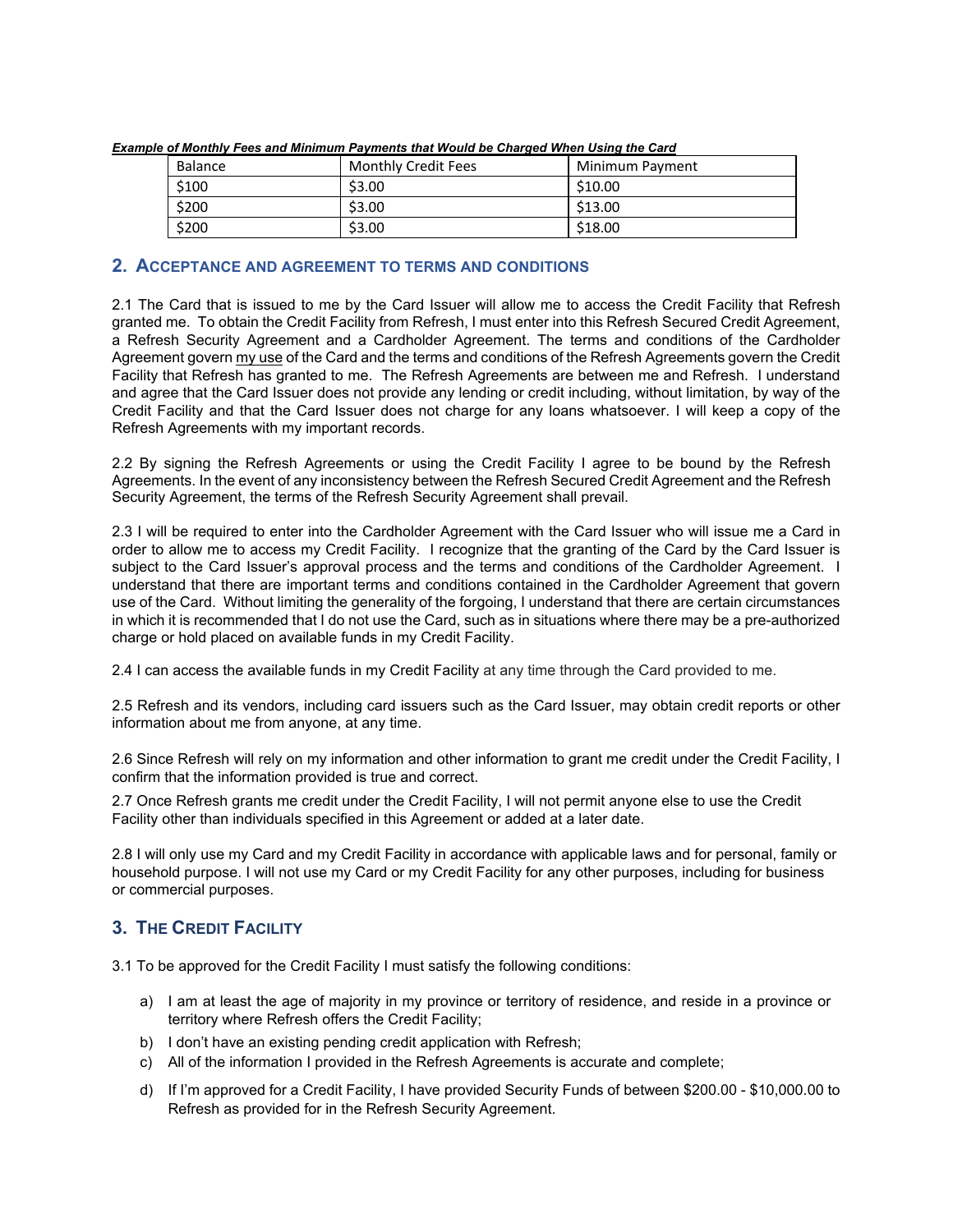3.2 I understand that the Credit Facility is opened on an individual basis. Refresh will release the Security Funds relating to the Credit Facility upon instruction of the person in whose name the Credit Facility has been opened**.**

3.3 My Credit Facility credit limit will be determined based on the information provided in this Agreement, my credit information and the receipt of the required Security Funds as provided for under the Refresh Security Agreement.

3.4 Once Refresh approves my Credit Facility, I will receive at the email address I provided above, additional details on how to provide the Security Funds related to my Credit Facility.

# **4. ABOUT MY SECURITY FUNDS**

4.1 As security for the performance of all my obligations relating to my Credit Facility, including repayment of all credit that Refresh extended to me, I pledge and grant Refresh, a first-priority security interest in the Security Funds, including any interest on such funds, now or hereafter delivered by me to Refresh as of the date of my delivery of such Security Funds to Refresh.

4.2 Refresh may commingle the Security Funds with other funds and will hold and track these Funds in the Refresh Account.

4.3 I understand and I acknowledge that I will have no control over the Security Funds and also acknowledge that Refresh will have full access to the Security Funds as governed by the Refresh Security Agreement.

4.4 Because the Security Funds will be used as security for the Credit Facility, I agree that:

- a. A Refresh Account be established in my name to track my Security Funds.
- b. I will not make any withdrawals from the Refresh Account.
- c. I will pay all charges and fees that Refresh discloses to me regarding my Refresh Account and the Security Funds.
- d. I will not grant any other party any interest in the Security Funds.
- e. My Security Funds will not be returned to me until I have paid my debts to Refresh and that I have performed all my other obligations, including paying for any expenses incurred by Refresh in enforcing its rights.
- f. If I have made a false or misleading material statement in this Agreement or with Refresh or with the Card Issuer, exceed my Credit Facility limit or fail to respect the terms of the Refresh Agreements or if I terminate my Credit Facility, Refresh may, without notifying me or demanding payment, withdraw amounts from my Security Funds and apply such amounts in satisfaction of any obligations with respect to my Credit Facility.

4.5 Refresh may exercise any other remedies permitted by my Credit Facility or the laws of the province in which I reside or any other applicable law. If Refresh hires legal counsel to enforce its rights with respect to my Refresh Account or my Credit Facility, I agree to pay Refresh all reasonable legal fees and court costs that Refresh has paid.

## **5. THE CHARGING OF INTEREST**

5.1 I have a minimum 21-day interest-free Grace Period for new purchases. My new purchases for each month are those which appear in the Activity Description of that month's Current Statement that is available to me online at refresh-financial.force.com/RefreshFinancial/s/login or sent to me by Refresh.

5.2 I can avoid interest on those new purchases by paying the New Balance in full on or before the Current Statement's Payment Due Date. My New Balance is made up of all my purchases, cash advances, interest and fees incurred up to the date my Current Statement was prepared. If I do not pay my New Balance in full on or before the Current Statement's Payment Due Date, I must pay interest on each new purchase appearing on that statement retroactively from the transaction date until the day Refresh processes my payment in full for those purchases. My next monthly statement will include interest accrued on each of those new purchases from its transaction date to the date Refresh prepares that next monthly statement. Refresh will continue to charge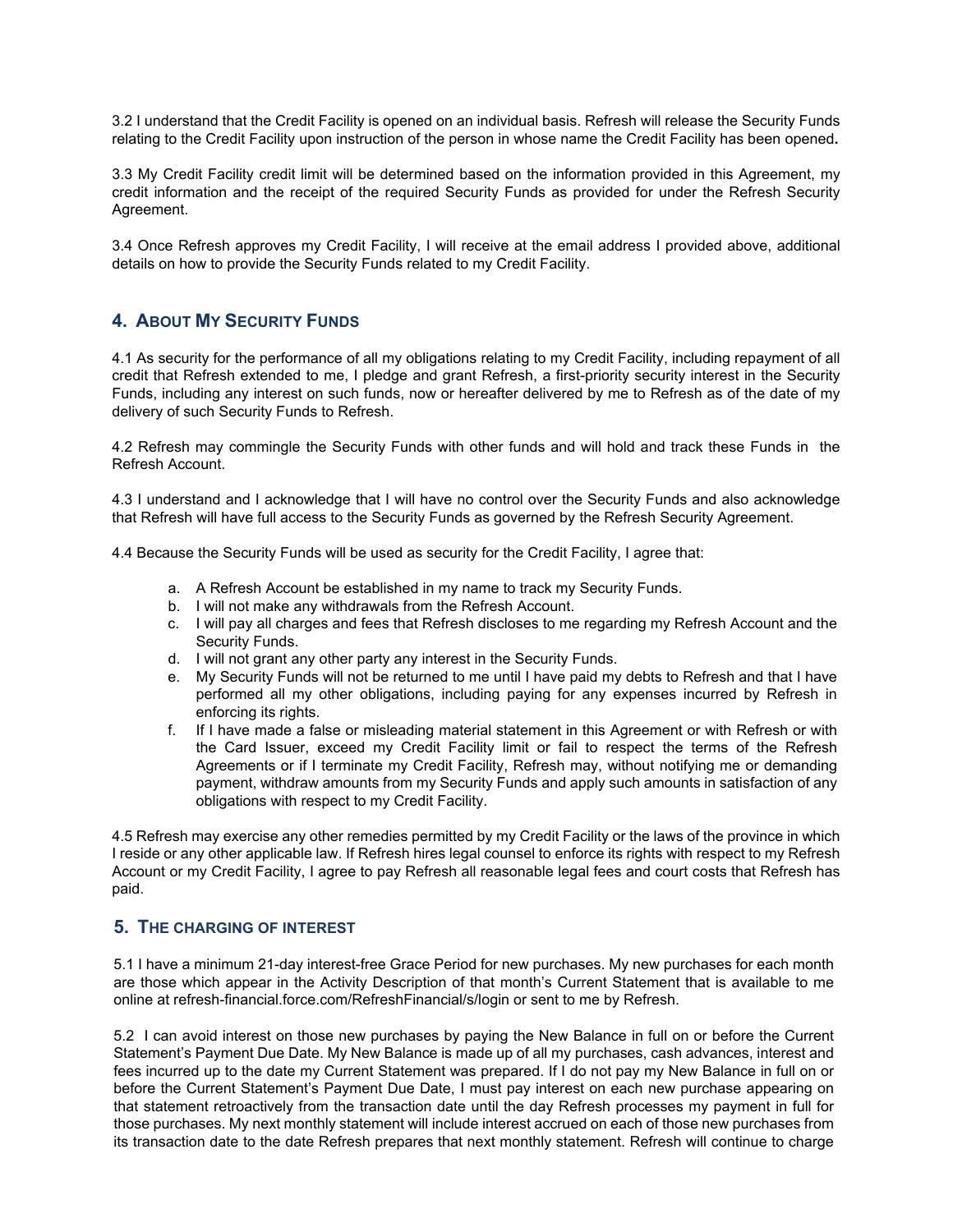interest on the unpaid portion of those new purchases until the next time I pay the New Balance in full on or before its Payment Due Date.

5.3 Interest related to my purchases could appear on the first statement I receive after Refresh processes that payment. This is interest that was not included in the New Balance I paid in full because it accrued between the date the monthly statement which showed that New Balance was prepared and the date I made my payment. Fees are treated in the same manner as purchases for the purpose of charging interest. The transaction date for a fee is the date that the fee is posted to my Credit Facility.

5.4 Cash Advances and ATM transactions are treated differently from purchases and never benefit from an interest-free Grace Period. Refresh does not charge interest on interest.

5.5 The amount of interest Refresh charges me on my Refresh Current Statement is calculated as follows:

- Refresh adds the amount I owe each day, and divides that total by the number of days in the statement period. This is my average daily balance.
- Refresh multiplies the average daily balance by the applicable daily interest rate(s) (obtained by taking the annual interest rate(s) and dividing by the number of days in the year). Refresh then multiplies this value by the total number of days in the statement period to determine the interest Refresh charges me. When there is more than one applicable interest rate, Refresh calculates my interest based on the average daily balances for each rate.

5.6 My Refresh Current Statement will show my New Balance, payment due date, transaction and posting dates, and my interest rates, including any applicable Introductory Interest Rate or Promotional Interest Rates.

### **6. MY LIABILITY**

6.1 I agree that Refresh will not be liable to me for any loss, damages or expenses whatsoever due to:

- a. any of my instructions not being sufficiently clear;
- b. any failure by me to provide correct information;
- c. any failure due to events outside Refresh's reasonable control, including the failure, error, malfunction or technical problems related to systems or equipment;
- d. any system failure or industrial dispute;
- e. any ATM refusing to, or being unable to, accept my Card;
- f. any problem I have with a merchant, including a merchant's refusal; to accept my Card or to provide a good or a product;
- g. the lack of suitability or quality of any goods or services purchased from retailers through the use of the Card;
- h. an ATM's failure to dispense cash;
- i. Refresh taking of any action required by any government under federal or provincial law or court order;
- j. anything specifically excluded or limited elsewhere in this Agreement; or
- k. any breach or violation of this Cardholder Agreement by me.

6.2 I will take reasonable care to safeguard my Card and my PIN against loss, theft or misuse. I will be responsible for any use of the Card and all amounts charged to the Credit Facility. I will be liable for all charges incurred in connection with the unauthorized use of my Card.

6.3 Except in Quebec, Refresh will not be liable for any claims whatsoever, including claims for personal injury, death, damage to property or economic loss, howsoever caused, arising from the use of the Card, or the Credit Facility, negligence on Refresh's part, breach of contract or any other tort or cause of action at common law, in equity or by statute.

6.4 I agree that Refresh's aggregate liability to me in respect of all causes of action arising under this Agreement or in connection with a Card shall be limited to the fees incurred as a result of this Agreement in the previous 12-month period.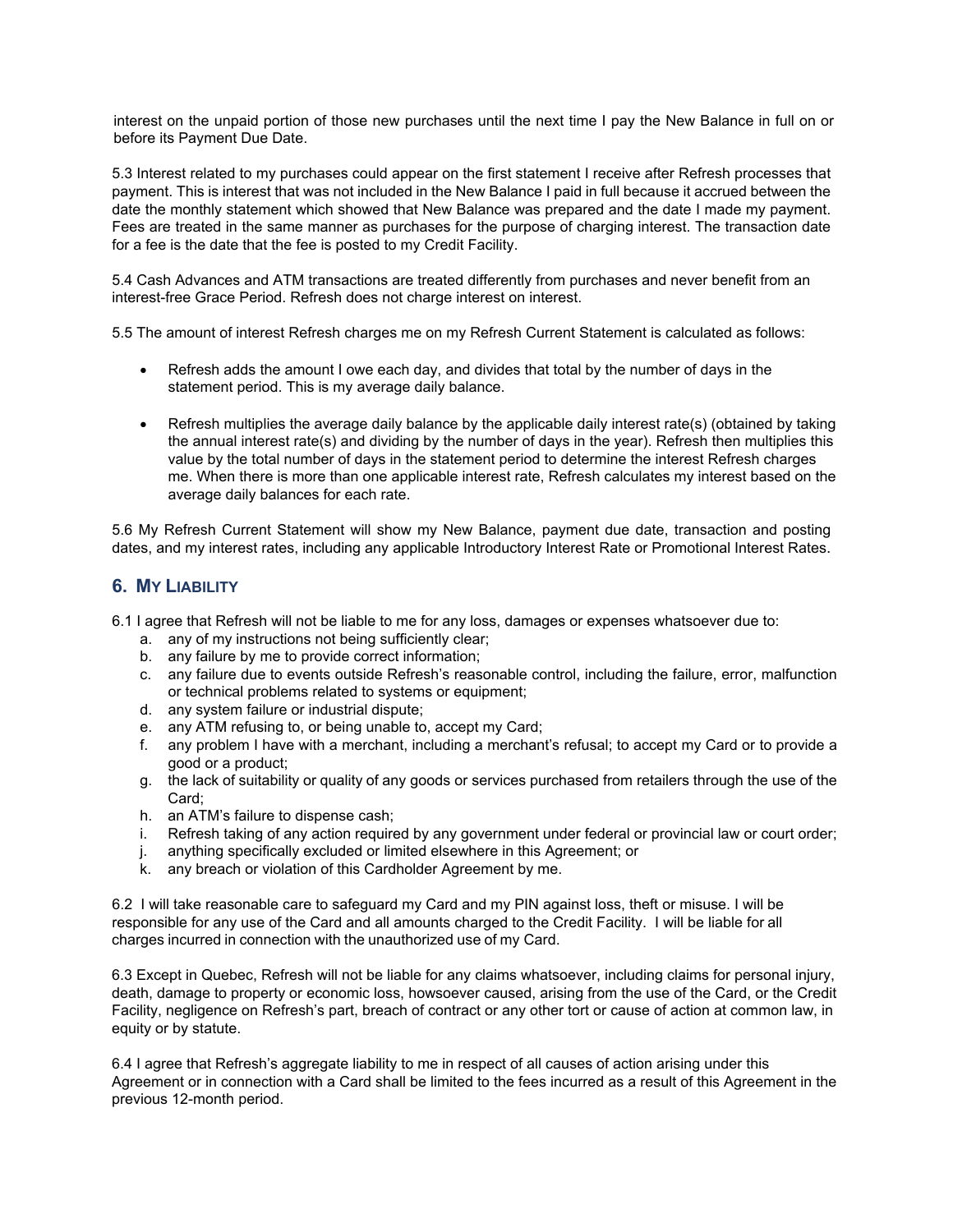6.5 Except if I am a resident of the province of Quebec, with respect to any action or claim related, directly or indirectly, to a complaint or inquiry, I agree that joinder or consolidation of any action with the action or actions of any other persons is not permitted and I will not request and I will oppose any such joinder or consolidation. Furthermore, I agree not to commence or participate in any class action either as a representative plaintiff or as a member of a plaintiff if the class action involves directly or indirectly any complaint or inquiry arising out of or related to this Agreement.

6.6 Information sent over the Internet may not be completely secure and the Internet and related online systems may not function at all times. Accordingly, Refresh is not responsible for any loss or damages that I may incur if a third party obtains access to my confidential information transmitted over the Internet or if I am temporarily unable to access my Credit Facility information.

# **7. ABOUT MY PERSONAL INFORMATION**

7.1 To protect my personal information, regardless of the format in which it is held, against loss or theft, unauthorized access, collection, disclosure, copying, use, or modification, Refresh has implemented reasonable security safeguards which are appropriate to the sensitivity of the information that has been collected, the amount, distribution, format of the information, and the method of storage.

7.2 The methods of protection used include, but are not limited to: physical measures, for example, locked filing cabinets and restricted access to offices and data centres; organizational measures, for example, limiting access on a "need-to-know" basis; and technological measures, for example, the use of passwords and encryption.

7.3 Refresh respects my privacy and wishes to protect it. Refresh collects and provides my information as needed for the regular operation of its business and as required by law. It is Refresh's policy to comply with the privacy legislation within each jurisdiction in which Refresh operates.

7.4 For the purposes described in this privacy overview, Refresh collects and maintains different types of personal information in respect of the individuals with whom it interacts. To the extent permitted by law, Refresh may collect information about consumers who are not its current customers so it can develop its products and services. Sometimes this information comes from publicly available sources (like a telephone directory and government registries). When I apply to be Refresh's customer, Refresh collects the information given during the application process. Refresh's operations include activities related to credit and financial services. As a result, Refresh collects personal information relating to such activities, including: (i) contact and identification information, date of birth, such as my name, address, telephone number, e-mail address and credit and financial information such as my direct deposit and banking information. From time to time, Refresh may utilize the services of third parties and may also receive personal information collected by those third parties in the course of the performance of their services for Refresh or otherwise. Where this is the case, Refresh will take reasonable steps to ensure that such third parties have represented to Refresh that they have the right to disclose my personal information to Refresh.

7.5 Refresh may share my personal information with its employees, contractors, consultants, affiliates and other parties who require such information to assist Refresh with managing its relationship with me, including third parties that provide services to me or on Refresh's behalf. Refresh's third party service providers may provide certain services (e.g. information technology and data processing services) to Refresh from time to time so that Refresh may operate its business, and as result, my personal information may be collected, used, processed, stored or disclosed in the United States of America or other jurisdictions. As such, my personal information may potentially be accessible to law enforcement and national security authorities of those jurisdictions. Refresh may also release my information to companies that I have authorized Refresh to release my information to, including service providers (such as a card processing service provider or the printers of Refresh's account statements), credit reporting agencies (like TransUnion and Equifax), and co-branding partners for co-branded rewards cards.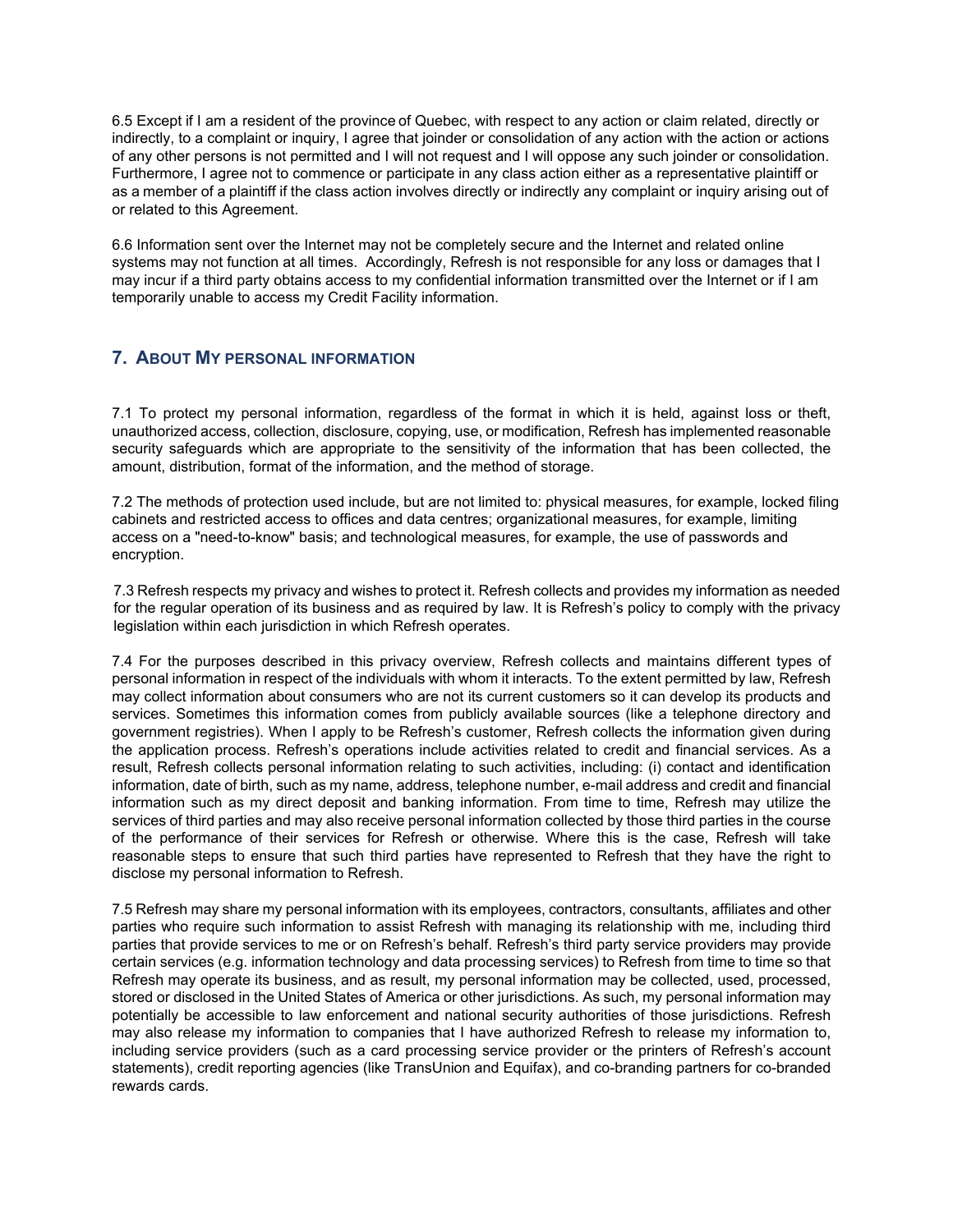7.6 In addition, my personal information may be disclosed: as permitted or required by applicable law or regulatory requirements; to comply with valid legal processes such as search warrants, subpoenas or court orders; as part of our regular reporting activities to its affiliates; to protect the rights and property of Refresh; during emergency situations or where necessary to protect the safety of a person or group of persons; and with my consent.

7.7 Finally, Refresh may use my information in order to identify my preferences and determine my eligibility for special offers and discounts, if approved, or to make another offer to me or analyze my application (including my credit reports) even if I am declined for a Card. To the extent permitted by applicable law, this information may also be shared with any person or entity to which Refresh has assigned or transferred an interest in my Card, Refresh Account or any debt or interest due under the terms to be provided in the Cardholder Agreement.

7.8 It is important to Refresh that it collects, uses or discloses my personal information where Refresh has my consent to do so. Depending on the sensitivity of the personal information, my consent may be implied, deemed (using an opt-out mechanism) or express. Express consent can be given orally, electronically or in writing. Implied consent is consent that can reasonably be inferred from my action or inaction. For example, when I enter into an agreement with Refresh, Refresh will assume my consent to the collection, use and disclosure of my personal information for purposes related to the performance of that agreement and for any other purposes identified to me at the relevant time.

7.9 Typically, Refresh will seek my consent at the time that it collects my personal information. In certain circumstances, my consent may be obtained after collection but prior to Refresh's use or disclosure of my personal information. Refresh may collect, use or disclose my personal information without my knowledge or consent where Refresh is permitted or required to do so by applicable law or regulatory requirements.

7.10 If I apply for credit, or by communicating or providing information to Refresh in any other way, I acknowledge my consent for personal information collection, protection, use, disclosure and retention as set out herein. I may change or withdraw my consent at any time, subject to legal or contractual obligations and reasonable notice, by contacting Refresh using the contact information set out below. All communications with respect to such withdrawal or variation of consent should be in writing and addressed to Refresh's Privacy Office. Refresh assumes that, unless I advise Refresh otherwise, I have consented to the collection, use and disclosure of my personal information as explained in this privacy overview and application. I can tell Refresh my privacy preferences by writing to Refresh at the following address:

Attention: Privacy Office

Refresh Card Solutions Inc. P.O. Box 25151 Mission Park RPO Kelowna, BC. V1W 3Y7 If I want to learn more about our privacy policies, I can call Refresh toll-free at 1-855-511-6407 or review the Refresh Financial Privacy Policy available on Refresh's website at [www.refreshfinancial.ca.](http://www.refreshfinancial.ca/)

#### **8. POLITICALLY EXPOSED PERSON**

8.1 By signing this Agreement, I certify to Refresh that I am not a "Politically Exposed Foreign Person", or "Politically Exposed Canadian Person" or "Head of an International Organization" and that I am applying for the Credit Facility on my own behalf and not on behalf of any other person.

#### **9. IF I HAVE A COMPLAINT**

If I have a customer service complaint or any other concern, I can call Refresh at 1-855-511-6407 or write to Refresh at P.O. Box 25151 Mission Park RPO Kelowna, BC. V1W 3Y7, or Refresh Card Solutions Inc. 1275 Avenue des Canadiens-de-Montréal, Montréal, QC H3B 5E6. If my concerns are regarding the Card Issuer's compliance with federal consumer protection law, public commitments, or industry codes of conduct, I can contact the Financial Consumer Agency of Canada at its office at 427 Laurier Avenue West, 6th Floor, Ottawa, ON K1R 1B9, or through its website at www.fcac-acfc.gc.ca. Please visit www.refreshfinancial.ca for additional information or to contact Refresh online.